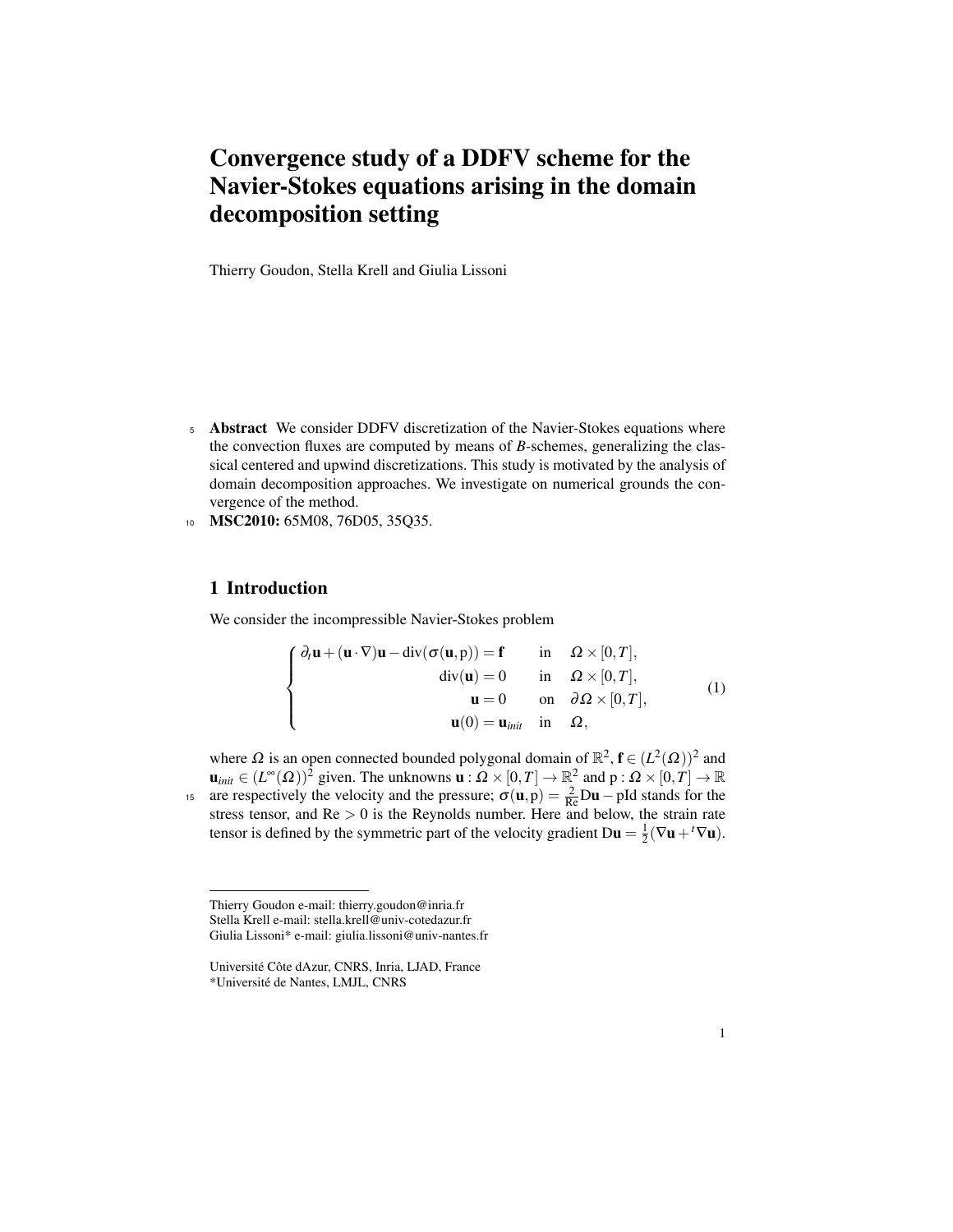The Discrete Duality Finite Volume (DDFV) approach is quite appealing because <sup>20</sup> it applies to very general meshes and it mimics at the discrete level the dual properties of the continuous differential operators. The introduction of the DDFV formalism dates back to [3, 5, 9], in order to approximate anisotropic diffusion problems on general meshes, including non-conformal and distorted meshes. DDFV schemes require unknowns on both the vertices and centers of primal control volumes; in

- <sup>25</sup> particular, for the Stokes and Navier-Stokes problems it leads naturally to staggered discretizations of velocity and pressure; see [1, 4, 6, 10]. This work is motivated by the analysis of DDFV domain decomposition methods for (1). In contrast to direct methods, domain decomposition methods, in which the computational domain is decomposed into smaller subdomains, are naturally parallel; this makes those meth-
- <sup>30</sup> ods interesting for high performance computing perspectives. The classical Schwarz algorithm was proposed in 1870 by H. A. Schwarz for the Laplace problem and further studied in 1990 by P.-L. Lions, see [12, 13]. This approach has been adapted to many problems and motivates a huge literature.
- <sup>35</sup> In [7], we investigated non overlapping Schwarz algorithms in the DDFV framework for the Navier-Stokes system. The convergence analysis of the Schwarz iterations reveals a complex interplay between the design of the transmission conditions and the definition of the numerical fluxes. It turns out that the discrete limit problem does not coincide with the "standard" DDFV scheme on the entire domain; instead
- <sup>40</sup> fluxes near the interface need to be modified. We are going to show, based on numerical experiments, that the modified scheme still provides a good approximation of the solution of (1) on  $\Omega$ . Note that it is also possible to modify the fluxes of the domain decomposition method in order to restore a given DDFV scheme on  $\Omega$ . These considerations rely on the formalism on *B*-schemes [2, 8] which allows us to <sup>45</sup> consider general convection fluxes.

### 2 The DDFV framework

We consider a domain  $\Omega$  that can be seen as the union of two subdomains that share a common interface denoted by  $\Gamma$ .

Meshes: The complete description of the DDFV scheme for the 2D Navier-50 Stokes problem can be found in [6, 11]. A DDFV mesh is a pair  $(\mathfrak{T}, \mathfrak{D})$ ;  $\mathfrak{T}$  combines the primal mesh  $\mathfrak{M}\cup\partial\mathfrak{M}$  (whose cells are denoted by K), and the dual mesh  $\mathfrak{M}^*$  ∪ ∂m<sup>\*</sup>, (whose cells K<sup>\*</sup> are built around the vertices  $x_{K^*}$  of the primal mesh).

The primal mesh  $M$  consists of disjoint polygons k called "primal cells", whose union covers  $\Omega$ . The symbol  $\partial \mathfrak{M}$  denotes the set of edges of primal mesh included

 $55$  in  $\partial\Omega$ , that are considered as degenerated primal cells. We associate to each κ a point  $x_K$ , called "center". For the cells of the boundary, the point  $x_K$  is situated at the middle point of the edge. For all the neighbors volumes  $K$  and  $L$ , we suppose that  $\partial K \cap \partial L$  is a segment that we call  $\sigma = K|L$ , edge of the primal mesh  $\mathfrak{M}$ .

From this primal mesh, we build the associated dual mesh. A dual cell  $K^*$  is <sup>60</sup> associated to a vertex *x<sub>K</sub>*  $\theta$  of the primal mesh. The dual cells are obtained by joining the centers of the primal cells that have  $x_{K^*}$  as vertex. Then, the point  $x_{K^*}$  is called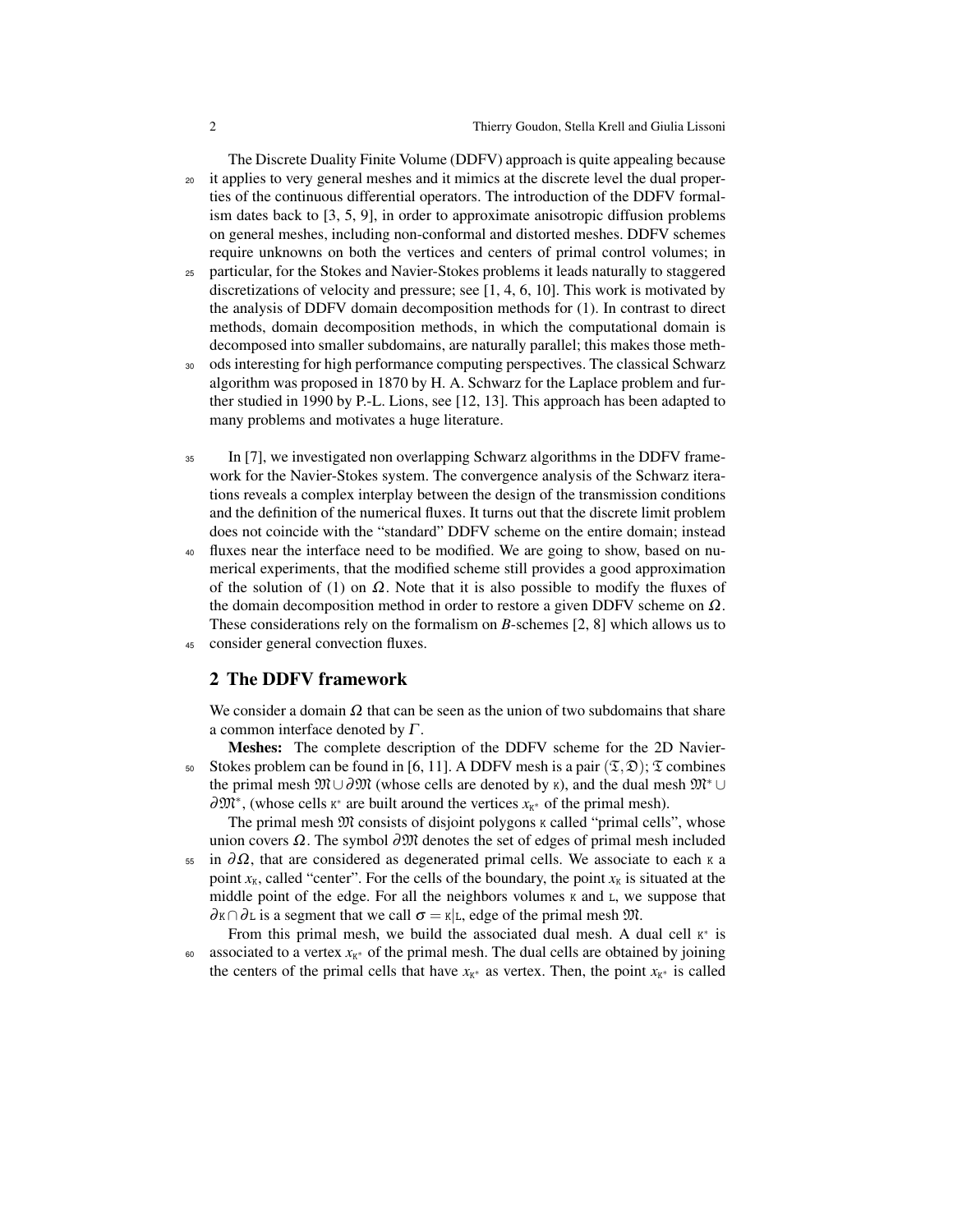center of  $K^*$ . We will distinguish interior dual mesh, for which  $x_{K^*}$  does not belong to  $\partial\Omega$ , denoted by  $\mathfrak{M}^*$  and the boundary dual mesh, for which  $x_{K^*}$  belongs to  $\partial\Omega$ , denoted by  $\partial \mathfrak{M}^*$ . We denote with  $\sigma^* = \kappa^* | L^*$  the edges of the dual mesh.

65 Next,  $\mathfrak D$  stands for the diamond mesh, whose cells  $D = D_{\sigma,\sigma^*}$  are built such that their principal diagonals are a primal edge  $\sigma$  and a dual edge  $\sigma^*$ . Thus a diamond is a quadrilateral with vertices  $x_k, x_L, x_{K^*}$  and  $x_{L^*}$ . Note that we have  $\Omega = \bigcup_{D \in \mathcal{D}} \mathcal{D}$ . We distinguish the diamonds that intersect the interface  $\Gamma$  as  $\mathfrak{D}^{\Gamma} = \{D_{\sigma,\sigma^*} \in$  $\mathfrak{D}$ , such that  $\sigma \subset \Gamma$ .

 $70$  For a diamond cell  $D$  we note by  $m_D$  its measure,  $m_{\sigma}$  the length of the primal edge  $\sigma$ ,  $m_{\sigma^*}$  the length of the dual edge  $\sigma^*$ ,  $\mathbf{n}_{\sigma^k}$  the unit vector normal to  $\sigma$  oriented from  $x_K$  to  $x_L$ ,  $\mathbf{n}_{\sigma^*K^*}$  the unit vector normal to  $\sigma^*$  oriented from  $x_{K^*}$  to  $x_{L^*}$ . We denote also its sides by  $\epsilon$  and their measure by  $m_{\epsilon}$ ; see Fig. 1 for an illustration.

Finally, we denote by  $f_K$  (resp.  $f_{K^*}$ ) the mean-value of the source term  $f$  on  $\kappa \in \mathfrak{M}$  $75$  (resp. on  $K^* \in \mathfrak{M}^* \cup \partial \mathfrak{M}^*$ ).

Unknowns: The DDFV method for Navier-Stokes problem uses staggered unknowns. We associate to every  $\kappa \in \mathfrak{M} \cup \partial \mathfrak{M}$  an unknown  $\mathbf{u}_{\kappa} \in \mathbb{R}^2$ , to every  $x^* \in \mathfrak{M}^* \cup \partial \mathfrak{M}^*$  an unknown  $\mathbf{u}_{x^*} \in \mathbb{R}^2$  for the velocity and to every  $D \in \mathfrak{D}$  an unknown  $p^D \in \mathbb{R}$  for the pressure. Those unknowns are collected in the families:

$$
\mathbf{u}_{\mathfrak{T}}=\left((\mathbf{u}_{K})_{K\in(\mathfrak{M}\cup\partial\mathfrak{M})},(\mathbf{u}_{K^{*}})_{K^{*}\in(\mathfrak{M}^{*}\cup\partial\mathfrak{M}^{*})}\right)\in\left(\mathbb{R}^{2}\right)^{\mathfrak{T}}\quad\text{and}\quad p_{\mathfrak{D}}=\left((p^{D})_{D\in\mathfrak{D}}\right)\in\mathbb{R}^{\mathfrak{D}}.
$$

We define the subspace of  $(\mathbb{R}^2)^{\mathfrak{T}}$  that takes into account Dirichlet boundary conditions:

$$
\mathbb{E}_0 = \{ \mathbf{u}_{\mathfrak{T}} \in \left( \mathbb{R}^2 \right)^{\mathfrak{T}}, \text{s. t. } \forall \kappa \in \partial \mathfrak{M}, \mathbf{u}_{\kappa} = 0 \text{ and } \forall \kappa^* \in \partial \mathfrak{M}^*, \mathbf{u}_{\kappa^*} = 0 \}.
$$

 $\text{For } \mathbf{v} \in (H^2(\Omega))^2 \text{, we set } \mathbb{P}_c^{\mathfrak{T}}(\mathbf{v}) = ((\mathbf{v}(x_{\mathsf{K}}))_{\mathsf{K} \in \mathfrak{M} \cup \partial \mathfrak{M}}, (\mathbf{v}(x_{\mathsf{K}^*}))_{\mathsf{K}^* \in \mathfrak{M}^* \cup \partial \mathfrak{M}^*}).$ 

Discrete operators: We define a piecewise constant approximation of the gradient operator denoted by  $\nabla^{\mathfrak{D}}: \left( \mathbb{R}^2 \right)^{\mathfrak{T}} \to (\mathtt{M}_2(\mathbb{R}))^{\mathfrak{D}},$ 

$$
\nabla^{\mathbf{D}} \mathbf{u}_{\mathfrak{T}} := \frac{1}{2m_{\mathbf{D}}} \big[ m_{\sigma} (\mathbf{u}_{\mathbf{L}} - \mathbf{u}_{\mathbf{K}}) \otimes \mathbf{n}_{\sigma \mathbf{K}} + m_{\sigma^*} (\mathbf{u}_{\mathbf{L}^*} - \mathbf{u}_{\mathbf{K}^*}) \otimes \mathbf{n}_{\sigma^* \mathbf{K}^*} \big], \ \ \forall \mathbf{D} \in \mathfrak{D}.
$$

To work with the Navier-Stokes problem, we also need to define the *discrete strain rate tensor*  $D^{\mathfrak{D}}: \mathbf{u}_{\mathfrak{T}} \in (\mathbb{R}^2)^{\mathfrak{T}} \mapsto (D^{\mathfrak{D}} \mathbf{u}_{\mathfrak{T}})_{\mathfrak{D} \in \mathfrak{D}} \in (M_2(\mathbb{R}))^{\mathfrak{D}}$ , such that:

$$
D^D \mathbf{u}_{\mathfrak{T}} = \frac{\nabla^D \mathbf{u}_{\mathfrak{T}} + \iota(\nabla^D \mathbf{u}_{\mathfrak{T}})}{2}, \quad \text{for } \mathfrak{d} \in \mathfrak{D},
$$

the *discrete stress tensor*  $\sigma^{\mathfrak{D}} : (\mathbf{u}_{\mathfrak{T}}, \mathbf{p}_{\mathfrak{D}}) \in \left(\mathbb{R}^2\right)^{\mathfrak{T}} \times \mathbb{R}^{\mathfrak{D}} \mapsto (\sigma^{\mathsf{D}}(\mathbf{u}_{\mathfrak{T}}, \mathbf{p}_{\mathfrak{D}}))_{\mathsf{D} \in \mathfrak{D}} \in$  $(M_2(\mathbb{R}))^{\mathfrak{D}}$ 

$$
\sigma^D(\mathbf{u}_{\mathfrak{T}},p_{\mathfrak{D}})=-\left(\frac{2}{Re}D^D\mathbf{u}_{\mathfrak{T}}-p^DId\right),\quad\text{for }p\in\mathfrak{D},
$$

and the *discrete divergence of a vector field of*  $(\mathbb{R}^2)^{\mathfrak{T}}$  as  $\text{div}^{\mathfrak{D}} : \mathbf{u}_{\mathfrak{T}} \in (\mathbb{R}^2)^{\mathfrak{T}} \mapsto$  $(\text{div}^D \mathbf{u}_\mathfrak{T})_{\mathbf{D}\in\mathfrak{D}} \in \mathbb{R}^\mathfrak{D}$  with  $\text{div}^D \mathbf{u}_\mathfrak{T} = \text{Tr}(\nabla^D \mathbf{u}_\mathfrak{T})$  for any  $\mathbf{D} \in \mathfrak{D}$ .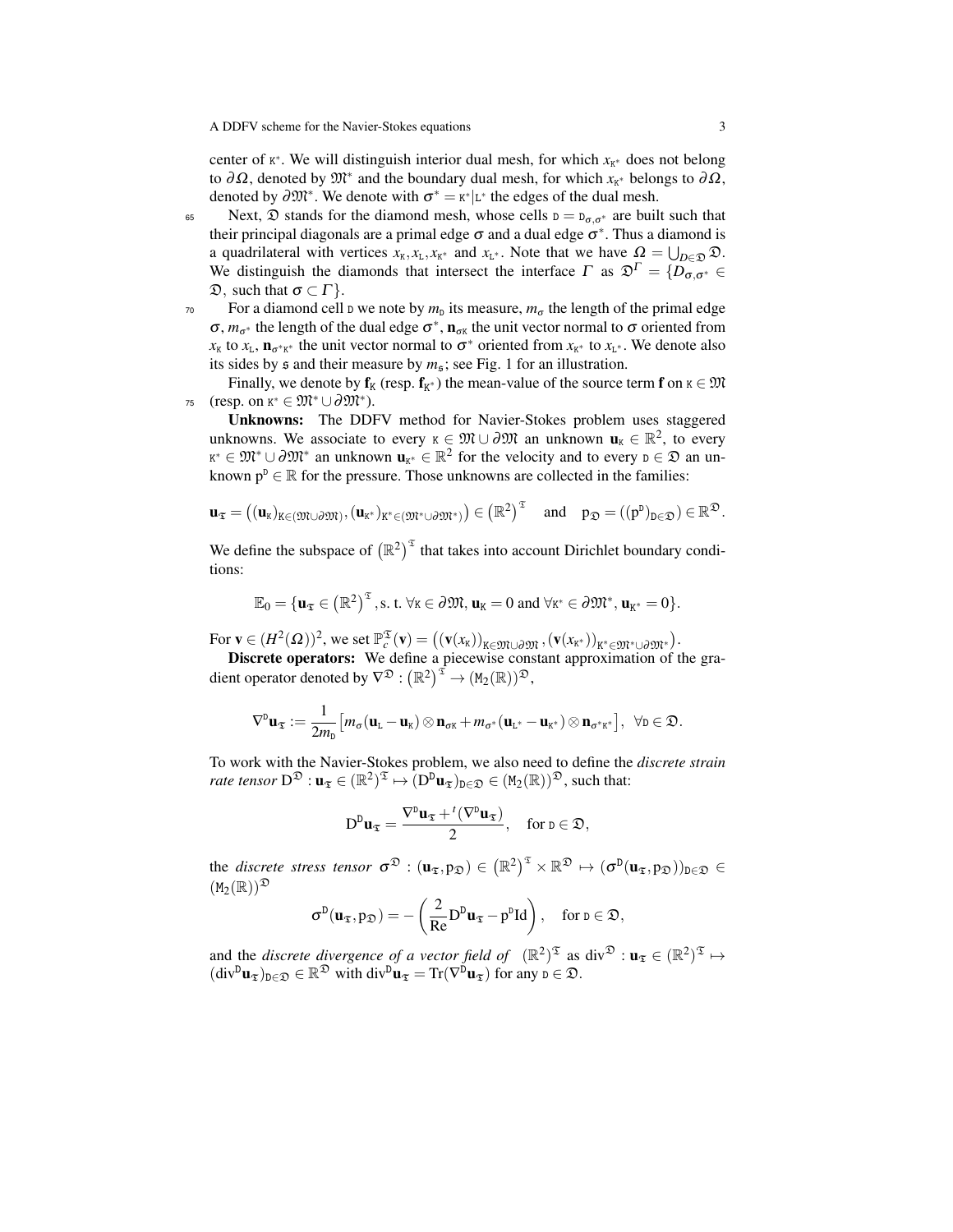To treat convection terms, it is convenient to define the scalar velocity fluxes  $F_{\sigma K}$  and  $F_{\sigma^* K^*}$ ; their definition comes from [11], up to the boundary terms. They are approximations of the fluxes:  $\int_{\sigma} (\mathbf{u} \cdot \mathbf{n}_{\sigma K}) \leadsto F_{\sigma K}(\mathbf{u}_{\mathfrak{T}})$  and  $\int_{\sigma^*} (\mathbf{u} \cdot \mathbf{n}_{\sigma^* K^*}) \leadsto F_{\sigma^* K^*}(\mathbf{u}_{\mathfrak{T}})$ . By defining  $m_s G_{\mathfrak{s},\mathfrak{D}} = m_s \frac{\mathbf{u}_k + \mathbf{u}_{k^*}}{2}$  $\frac{a_{\rm R}}{2}$   $\cdot$  **n**<sub>5D</sub>, for the *primal edges*, we impose:

$$
m_{\sigma}F_{\sigma K} = -\sum_{\mathfrak{s}\in\partial D\cap K}m_{\mathfrak{s}}G_{\mathfrak{s},D},
$$

see Fig. 1. The velocity fluxes  $F_{\sigma K}$  and  $F_{\sigma^* K^*}$  are conservative, that is to say  $F_{\sigma K} = -F_{\sigma L}$ ,  $\forall \sigma = \kappa |L$  and  $F_{\sigma^* K^*} = -F_{\sigma^* L^*}$ ,  $\forall \sigma^* = \kappa^* |L^*$ . Next, since  $\int_K (\mathbf{u} \cdot \nabla) \mathbf{v} =$  $\sum_{\sigma \subset \partial K} \int_{\sigma} (\mathbf{u} \cdot \mathbf{n}_{\sigma K}) \mathbf{v}$  holds for any  $\kappa \in \mathfrak{M}$ , we approximate the convection terms as follows

$$
\int_{K} (\mathbf{u} \cdot \nabla) \mathbf{v} \rightsquigarrow \sum_{\sigma \subset \partial K} m_{\sigma} F_{\sigma K} \left( \frac{\mathbf{v}_{K} + \mathbf{v}_{L}}{2} \right),
$$

with a *centered* discretization for v. For the *dual edges* the definition is similar.



**Fig. 1** *Left:* A diamond  $\mathbf{D} = \mathbf{D}_{\sigma,\sigma^*}$  with  $\sigma \notin \partial \Omega$ . *Right:* A diamond  $\mathbf{D} = \mathbf{D}_{\sigma,\sigma^*}$  with  $\sigma \in \partial \Omega$ .

80

# 3 DDFV scheme for the Navier-Stokes equations

The DDFV scheme under consideration is obtained by an implicit Euler time discretization, except for the nonlinear term, which is linearized by using a semi- $\lim_{n \to \infty} \int_0^{\infty} \text{Im} \{ \text{Im} \{ \text{Im} \{ \text{Im} \} \}$ . We note  $\delta t = \frac{T}{N}$  and  $t_n = n \delta t$  for  $n \in \{0, \ldots, N\}$ . We look for  $\mathbf{u}_{\mathfrak{T}}^{[0,T]} = (\mathbf{u}^n)_{n \in \{0, \ldots N\}} \in (\mathbb{E}_0)^{N+1}$  and  $p_{\mathfrak{D}}^{[0,T]} = (p^n)_{n \in \{1, \ldots N\}} \in (\mathbb{R}^{\mathfrak{D}})^{N+1}$ , and the scheme is initialized with  $\mathbf{u}^0 = \mathbb{P}_{c}^{\mathfrak{T}} \mathbf{u}_0$  in  $\mathbb{E}_0$ .

To simplify the notations, we denote  $(\mathbf{u}^{n+1}, \mathbf{p}^{n+1})$  with  $(\mathbf{u}_{\mathfrak{T}}, \mathbf{p}_{\mathfrak{D}})$  and  $(\mathbf{u}^{n}, \mathbf{p}^{n})$  with  $(\bar{\mathbf{u}}_{\mathfrak{T}},\bar{p}_{\mathfrak{D}})$  that at each time step are known. Given  $(\bar{\mathbf{u}}_{\mathfrak{T}},\bar{p}_{\mathfrak{D}})$ , we look for  $(\mathbf{u}_{\mathfrak{T}},p_{\mathfrak{D}}) \in$ 90  $\mathbb{E}_0 \times \mathbb{R}^{\mathfrak{D}}$  such that: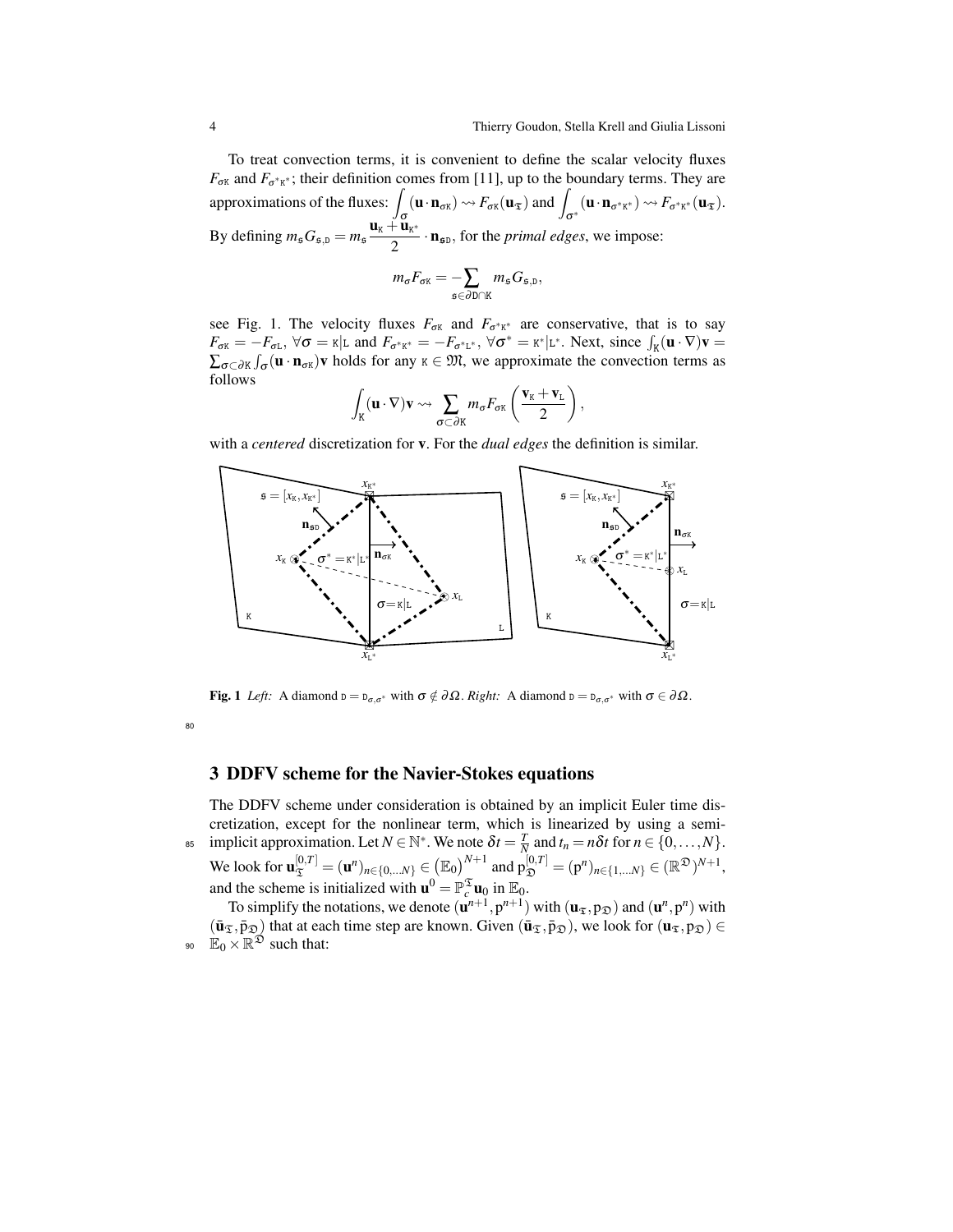A DDFV scheme for the Navier-Stokes equations 5

$$
\begin{cases}\n m_{\kappa} \frac{\mathbf{u}_{\kappa}}{\delta t} + \sum_{\sigma \in \partial K} m_{\sigma} \mathcal{F}_{\sigma \kappa} = m_{\kappa} \mathbf{f}_{\kappa} + m_{\kappa} \frac{\mathbf{\bar{u}}_{\kappa}}{\delta t} & \forall \kappa \in \mathfrak{M} \\
 m_{\kappa^*} \frac{\mathbf{u}_{\kappa^*}}{\delta t} + \sum_{\sigma^* \in \partial K^*} m_{\sigma^*} \mathcal{F}_{\sigma^* \kappa^*} = m_{\kappa^*} \mathbf{f}_{\kappa^*} + m_{\kappa^*} \frac{\mathbf{\bar{u}}_{\kappa^*}}{\delta t} & \forall \kappa^* \in \mathfrak{M}^* \\
 m_{\kappa} \frac{\mathbf{u}_{\kappa^*}}{\delta t} - \sum_{\substack{\mathbf{m} \\ \mathbf{m} \\ \mathbf{m} \in \mathfrak{D}}} m_{\sigma^*} \mathcal{F}_{\sigma^* \kappa^*} = 0, & \forall \mathbf{m} \in \mathfrak{D}\n \end{cases} \tag{3}
$$

The total fluxes  $\mathscr{F}_{\sigma\kappa}, \mathscr{F}_{\sigma^*\kappa^*}$  read

$$
m_{\sigma}\mathscr{F}_{\sigma\kappa} = -m_{\sigma}\sigma^{D}(\mathbf{u}_{\mathfrak{T}},p_{\mathfrak{D}})\,\mathbf{n}_{\sigma\kappa} + \left[m_{\sigma}F_{\sigma\kappa}\left(\frac{\mathbf{u}_{\kappa}+\mathbf{u}_{\mathrm{L}}}{2}\right) + \frac{m_{\sigma}^{2}}{2\mathrm{Re}m_{\mathrm{D}}}B_{\sigma\kappa}(\mathbf{u}_{\kappa}-\mathbf{u}_{\mathrm{L}})\right],
$$

$$
m_{\sigma^*} \mathscr{F}_{\sigma^* \kappa^*} = -m_{\sigma^*} \sigma^D(\mathbf{u}_{\mathfrak{T}}, \mathbf{p}_{\mathfrak{D}}) \mathbf{n}_{\sigma^* \kappa^*} + \left[m_{\sigma^*} F_{\sigma^* \kappa^*} \left(\frac{\mathbf{u}_{\kappa^*} + \mathbf{u}_{\kappa^*}}{2}\right) + \frac{m_{\sigma^*}^2}{2\mathrm{Rem}_D} B_{\sigma^* \kappa^*}(\mathbf{u}_{\kappa^*} - \mathbf{u}_{\kappa^*})\right].
$$

They are the sum of a "diffusion" term, discretized by means of the DDFV operators defined in Sec. 2, and a "convection" term, approximated through general *B*schemes, as in [2, 8]. It means that the latter are written as a centered discretization plus a diffusive perturbation, which depends on a certain function *B*. The definition <sup>95</sup> of the velocity fluxes  $F_{\sigma K}$ ,  $F_{\sigma^* K^*}$  comes from the literature and it can be found in

Sec. 2; they are computed with the velocity of the previous time step.

We now need to define the matrices  $B_{\sigma K}, B_{\sigma^* K^*}.$ 

### Definition of the diffusive perturbations to the convection fluxes.

- 100 Our study is motivated by domain decomposition purposes: the domain  $\Omega$  is seen as the union of two subdomains that share a common interface  $\Gamma$ . A specific definition of the total fluxes is required on the interface, as a trace of the iteration process [7]. The diamonds of  $\Omega$  which cross the interface  $\Gamma$  are split into two boundary diamonds on the subdomains; they share the *primal edge* σ, which lies on the inter-<sup>105</sup> face Γ, while the *dual edge*  $\sigma^*$  is divided into  $\sigma^*$  ∩ κ and  $\sigma^*$  ∩ ι, see Fig. 1. The
- convergence of the Schwarz algorithm amounts to re-glue the two pieces of such diamonds. This entails the following properties on the *total fluxes*

$$
m_{\sigma} \mathcal{F}_{\sigma \kappa} = -m_{\sigma} \mathcal{F}_{\sigma L}
$$
  
\n
$$
m_{\sigma^*} \mathcal{F}_{\sigma^* \kappa^*} = m_{\sigma^* \cap \kappa} \mathcal{F}_{\sigma^* \cap \kappa, \kappa^*} + m_{\sigma^* \cap L} \mathcal{F}_{\sigma^* \cap L, \kappa^*}
$$
\n(2)

which are not naturally satisfied. Relations (2) lead to algebraic constraints, which, in turn, modify the definition of the coefficients  $B_{\sigma K}$ ,  $B_{\sigma^* K^*}$  on the interface. In par-

<sub>110</sub> ticular it leads to work with matrix-valued  $B_{\sigma K}$ ,  $B_{\sigma^* K^*}$ . Therefore, for the *primal mesh*, we have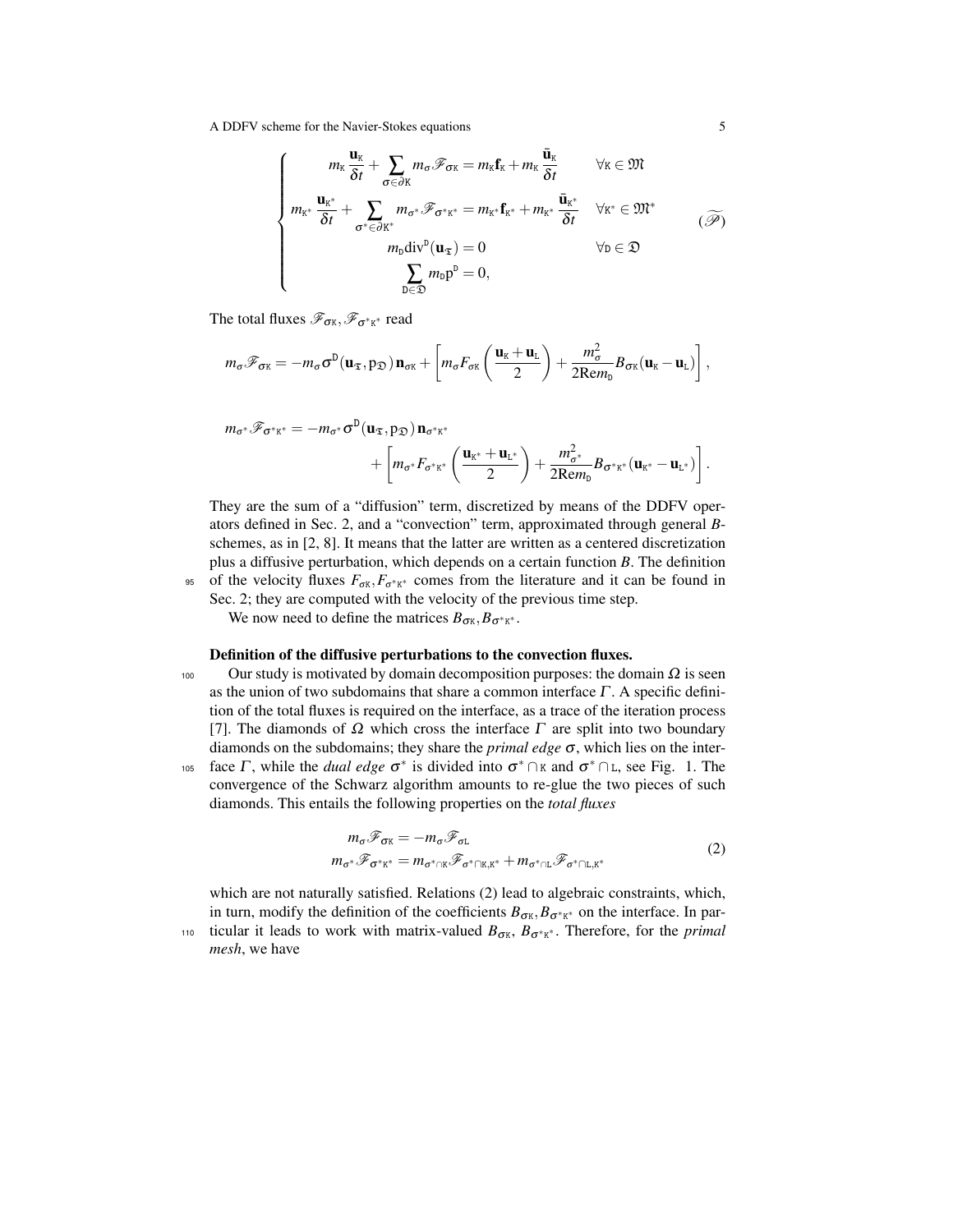6 Thierry Goudon, Stella Krell and Giulia Lissoni

$$
B_{\sigma\kappa} := \begin{cases} B\left(\frac{2\mathrm{Re}m_{\mathrm{D}}}{m_{\sigma}}F_{\sigma\kappa}\right)\mathrm{Id} & \forall_{\mathrm{D}_{\sigma,\sigma^*}} \in \mathfrak{D}\setminus\mathfrak{D}^{\Gamma} \\ \frac{2\mathrm{Re}m_{\mathrm{D}}}{m_{\sigma}^{2}}\left(A_{\mathrm{K}}A_{\mathrm{L}}+\left(\frac{1}{2}m_{\sigma}F_{\sigma\kappa}\right)^{2}\mathrm{Id}\right)A^{-1} - P & \forall_{\mathrm{D}_{\sigma,\sigma^*}} \in \mathfrak{D}^{\Gamma} \end{cases}
$$
(3)

with  $P = \text{Id} + \mathbf{n}_{\sigma K} \otimes \mathbf{n}_{\sigma K}$  for  $\sigma = \kappa | \text{L}$  and

$$
A_{\text{K}} := \frac{m_{\sigma}^2}{2\text{Rem}_{D\cap\mathbb{K}}} \left(P + B\left(\frac{2\text{Rem}_{D\cap\mathbb{K}}}{m_{\sigma}} F_{\sigma\mathbb{K}}\right) \text{Id}\right), \quad A := A_{\text{K}} + A_{\text{L}}.
$$

For the *dual mesh*, we have

$$
B_{\sigma^*\kappa^*} = \begin{cases} B\left(\frac{2\mathrm{Re}m_{\mathrm{D}}}{m_{\sigma^*}}F_{\sigma^*\kappa^*}\right)\mathrm{Id}, & \forall_{\mathrm{D}_{\sigma,\sigma^*}} \in \mathfrak{D}\setminus\mathfrak{D}^{\Gamma} \\ \frac{m_{\sigma^*\cap\mathbb{K}}}{m_{\sigma^*}}B\left(\frac{2\mathrm{Re}m_{\mathrm{D}\cap\mathbb{K}}}{m_{\sigma^*\cap\mathbb{K}}}F_{\sigma^*\cap\mathbb{K}}\right)\mathrm{Id} + \frac{m_{\sigma^*\cap\mathbb{L}}}{m_{\sigma^*}}B\left(\frac{2\mathrm{Re}m_{\mathrm{D}\cap\mathbb{L}}}{m_{\sigma^*\cap\mathbb{L}}}F_{\sigma^*\cap\mathbb{L}}\right)\mathrm{Id}, & \forall_{\mathrm{D}_{\sigma,\sigma^*}} \in \mathfrak{D}^{\Gamma} \end{cases}
$$
\n
$$
(4)
$$

where, for  $p_{\sigma,\sigma^*} \in \mathfrak{D}^{\Gamma}$ , we set  $m_{\sigma^* \cap K} F_{\sigma^* \cap K} = -m_{\mathfrak{s}} G_{\mathfrak{s},\mathfrak{d}} - \frac{1}{2} \sum_{\sigma \subset K^* \cap \Gamma}$  $m_{\sigma \cap K^*} \bar{\mathbf u}_{K^*} \cdot \mathbf n_{\sigma K}.$ 

115 Therefore the details of the fluxes depend on the function *B* which appears in these definitions. On the interior diamonds  $\mathfrak{D}\backslash \mathfrak{D}^{\Gamma}$ , for both *primal* and *dual meshes*, standard choices are  $B(s) = 0$  which leads to the centered scheme, or  $B(s) = \frac{1}{2}|s|$ , which corresponds to the upwind scheme. We refer the reader to [11] for the analysis of the DDFV scheme for (1) with the upwind scheme on the entire domain  $\Omega$ . This <sup>120</sup> result generalizes as follows.

**Theorem 1.** Let  $\mathfrak{T}$  be a mesh that satisfies inf-sup stability condition and let B be an *even Lipschitz continuous function such that*  $B(s) > 0$ ,  $\forall s \in \mathbb{R}$ *. Then, the problem*  $(\mathscr{P})$  *is well-posed.* 

The hypothesis of *inf-sup stability* ([1]) on the mesh can be dropped by stabilizing 125 the incompressibility constraint. For the proof, we refer the reader to [7].

#### 4 Numerical results

In this Section, the scheme  $(\widetilde{\mathcal{P}})$  is validated by some numerical experiments. The computational domain is  $\Omega = [-1,1] \times [0,1]$  and the interface  $\Gamma$  is placed at  $x = 0$ . For the tests, we give the expression of the exact solution  $(u,p)$ , from which we de- $130$  duce the source term **f**. We compare the  $L^2$ -norm of the error (difference between a centered projection of the exact solution and the approximated solution obtained with DDFV scheme) for the velocity (denoted Ervel), the velocity gradient (Ergradvel) and the pressure (Erpre). The error estimates are discussed by working with a family of meshes (see Fig. 2), obtained by refining successively and uniformly the

<sup>135</sup> original mesh. The sub-index in the name of the mesh denotes the level of refinement, i.e. Mesh<sup>k</sup> represents the coarse mesh of a family of refined meshes  $(Mesh_m^k)_m$ . More precisely, Mesh<sup> $k$ </sup> is obtained by dividing by two all the edges of Mesh ${}_{m-1}^k$ . The meshes in those examples are non conformal.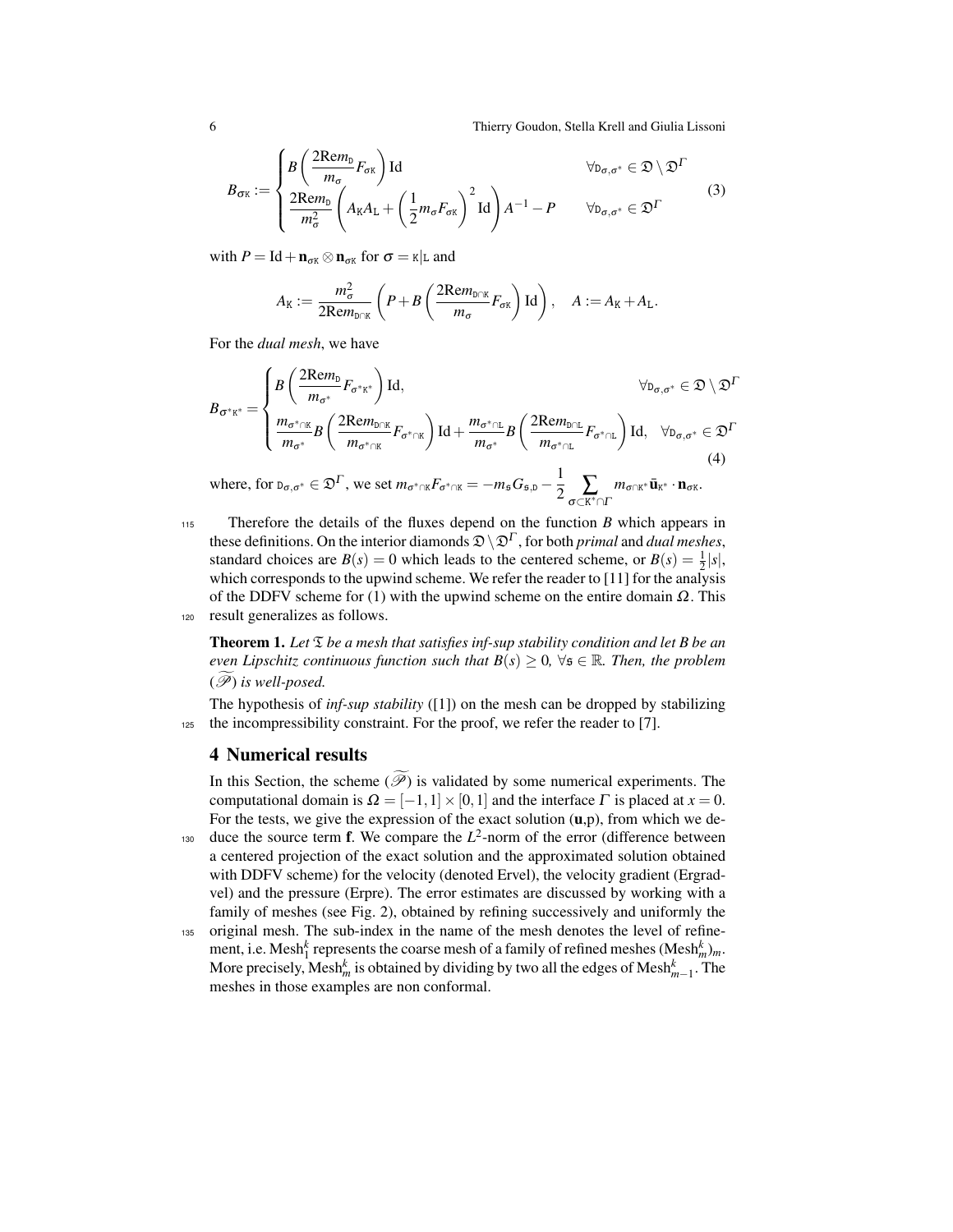A DDFV scheme for the Navier-Stokes equations 7

We consider the following exact solutions to  $(1)$ :



Fig. 2 Coarse level of refinement of the meshes on  $\Omega$ 

140 The final time is  $T = 0.3$  and we fix  $\delta t = 1.5 \times 10^{-3}$ ,  $\eta = \text{Re} = 1$ , and  $B(s) = \frac{1}{2}|s|$ . In Tables 1 and 2, we observe convergence of order 1 for the  $L^2$  norm of the velocity, the  $H<sup>1</sup>$  norm of the velocity and for the  $L<sup>2</sup>$  norm of the pressure. Those results <sup>145</sup> are comparable to the ones presented in [11]. This underlines that the presence of the interface  $\Gamma$  and the modified fluxes that appear in (3),(4) do not influence the convergence results. The solution of  $(\mathscr{P})$  is a good approximation of the solution of (1).

**Table 1** Test (5) on Mesh $^1_m$ ,  $m = 1, ...5$ .

|                 | Mesh NbCell Ervel |  | Ratio Ergradvel Ratio Erpre                                                                                                                                                                                                    |  | Ratio |
|-----------------|-------------------|--|--------------------------------------------------------------------------------------------------------------------------------------------------------------------------------------------------------------------------------|--|-------|
| Mesh $_1^1$ 896 |                   |  | $2.414E-002 - 8.568E-002 - 1.178$                                                                                                                                                                                              |  |       |
|                 |                   |  | Mesh <sup>1</sup> 3300 6.921E-003 1.80 3.726E-002 1.20 0.507                                                                                                                                                                   |  | 1.21  |
|                 |                   |  | $\begin{tabular}{lllllllllll} \bf{Mesh}^{\overline{1}}_3 & 12644 & 2.938E-003 & 1.23 & 1.861E-002 & 1.00 & 0.186 & 1.44 \\ \bf{Mesh}^1_4 & 49476 & 1.493E-003 & 0.97 & 9.281E-003 & 1.00 & 6.850E-002 & 1.44 \\ \end{tabular}$ |  |       |
|                 |                   |  |                                                                                                                                                                                                                                |  |       |
|                 |                   |  | Mesh <sup>1</sup> 195716 6.802E-004 1.13 4.594E-003 1.01 2.772E-002 1.30                                                                                                                                                       |  |       |

**Table 2** Test (5) on Mesh $^2_m$ ,  $m = 1, ...5$ .

| <b>Mesh NbCell Ervel</b> |  | Ratio Ergradvel Ratio Erpre                                                                                                                                                                                                      |  | Ratio |
|--------------------------|--|----------------------------------------------------------------------------------------------------------------------------------------------------------------------------------------------------------------------------------|--|-------|
|                          |  |                                                                                                                                                                                                                                  |  |       |
|                          |  | $\begin{tabular}{lllllllll} \bf{Mesh}^2_1 & 924 & 8.288E-002 & 0.147 & - & 5.130 \\ \bf{Mesh}^2_2 & 3332 & 1.923E-002 & 2.10 & 5.596E-002 & 1.39 & 2.025 \\ \end{tabular}$                                                       |  | 1.34  |
|                          |  | $\begin{array}{r@{\quad}l} \text{Mesh}^{\tilde{2}}_3 & 12612 & 4.691\text{E}-003 & 2.03 & 2.425\text{E}-002 & 1.20 & 0.674 \\ \text{Mesh}^2_4 & 49028 & 1.811\text{E}-003 & 1.37 & 1.135\text{E}-002 & 1.09 & 0.214 \end{array}$ |  | 1.58  |
|                          |  |                                                                                                                                                                                                                                  |  | 1.65  |
|                          |  | Mesh <sup><math>\frac{3}{5}</math></sup> 193284 7.725E-004 1.23 5.460E-003 1.05 7.083E-002 1.59                                                                                                                                  |  |       |